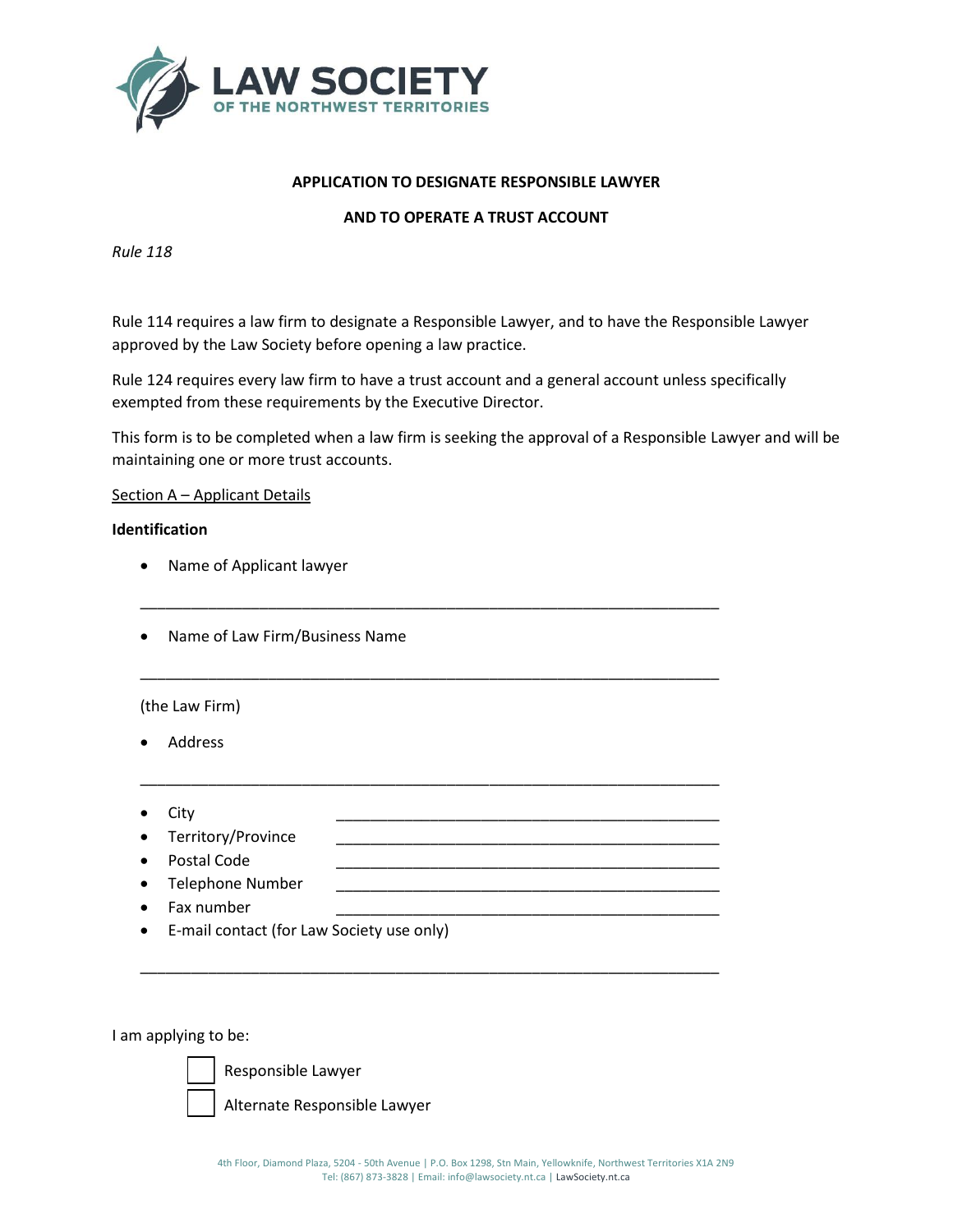**Areas of Law Practiced** – insert percentages (must total 100%)

- Aboriginal
- Administrative
- Arbitration/Mediation
- Bankruptcy/Insolvency/Receivership
- Civil Litigation
- Commercial Litigation
- Corporate/ Commercial
- Criminal
- Employment/Labour
- Environmental
- Immigration
- Matrimonial/Family
- Municipal
- Real Estate Conveyancing
- Tax
- Wills/Estates
- Other (Please Specify)

# **Accounting Software**

The Law Firm uses the following accounting software for general bank accounts:

- PCLaw
- EsiLaw
- $\Box \bullet$  Clio
- Cosmolex
- $\Box \bullet$  Other please specify
- **D** Manual System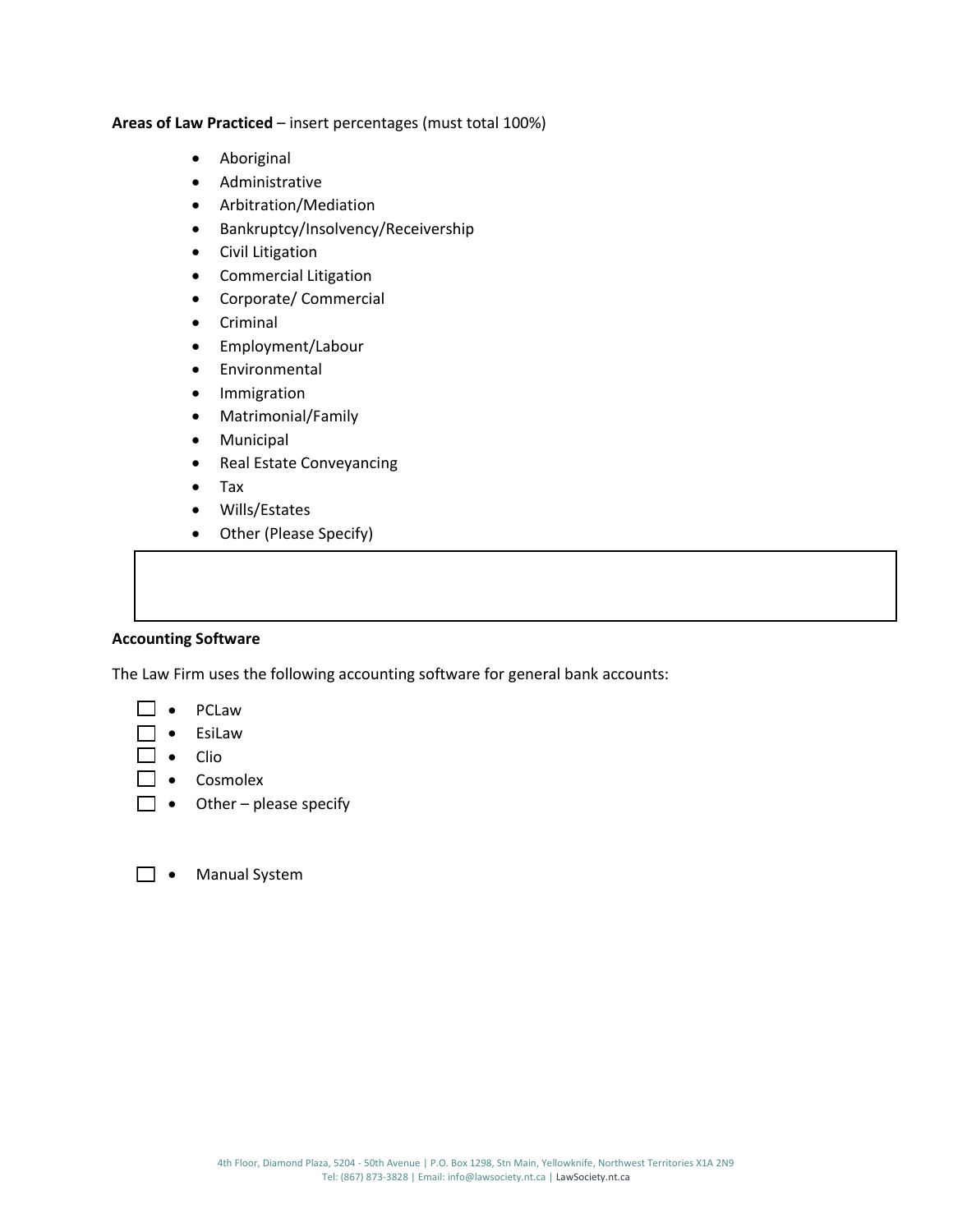### **SECTION C – LAWYER INFORMATION**

1. Disciplinary proceedings have been commenced against me, or disciplinary punishment has been imposed upon me in another jurisdiction where I am subject to regulation of a governing body of the legal profession.

If yes, provide full particulars

2. Disciplinary proceedings have been commenced against me, or disciplinary punishment has been imposed upon in a profession, other than the legal profession, where I am subject to regulation by a governing body of that profession.

If yes, provide full particulars

3. I have been refused membership in a law society in another jurisdiction, or have been refused the authorization to practice law in another jurisdiction.

If yes, provide full particulars (textbox)

4. I have been disqualified from being a director of a corporate entity (including by way of undertaking)

If yes, provide full particulars

5. I have been, or am currently, the subject of a suspension, investigation supervision, undertaking, conditions, insurance claim (self-reported or otherwise) or similar process in another jurisdiction where I am subject to regulation of a governing body of the legal profession.

If yes, provide full particulars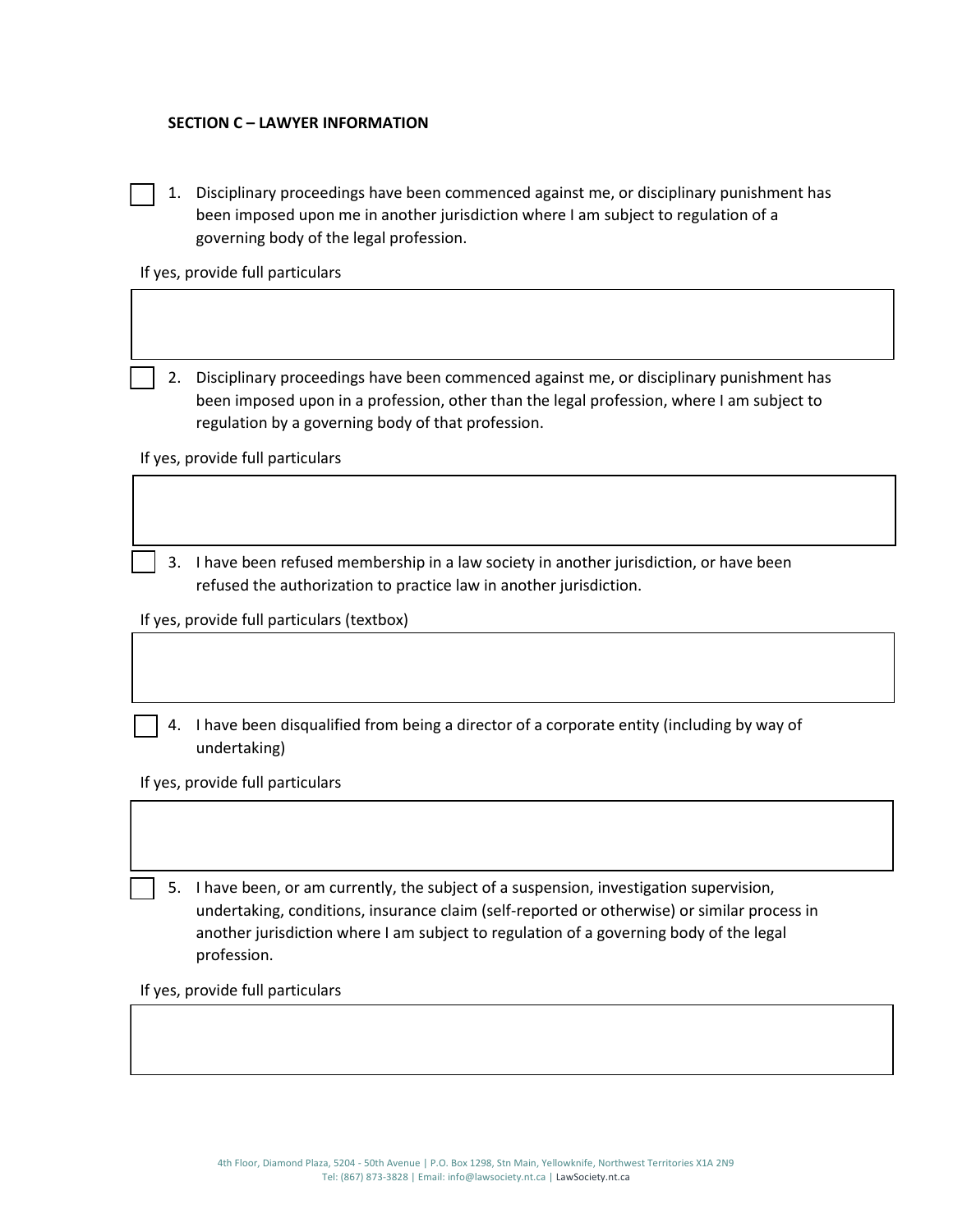6. I am the subject of a complaint under the *Legal Profession Act*.

If yes, provide full particulars

7. I have been found guilty of unprofessional conduct under the Legal Profession Act.

If yes, provide full particulars

8. I have pleaded guilty to, or been found guilty of an offence committed inside or outside Canada.

*An offence does not include an offence under a municipal bylaw, or an offence in respect of which the laws permits the offender to voluntarily pay a fine without the need to appear before a court or justice to enter a plea and in respect of which I paid the fine.*

If yes, provide full particulars

9. I am currently charged with any of the following:



a. An indictable offence under any Act of the Parliament of Canada.

If yes, provide full particulars

b. An offence under any Act of the Parliament of Canada where the offence was prosecutable either as a summary conviction offence or an indictable offence.

If yes, provide full particulars

c. A summary conviction offence under the *Income Tax Act*, the *Narcotic Control Act*, the *Cannabis Act*, the *Controlled Drugs and Substances Act*, the *Food and Drugs Act* of Canada or the *Income Tax Act* or the *Securities Act* of any province or territory of Canada.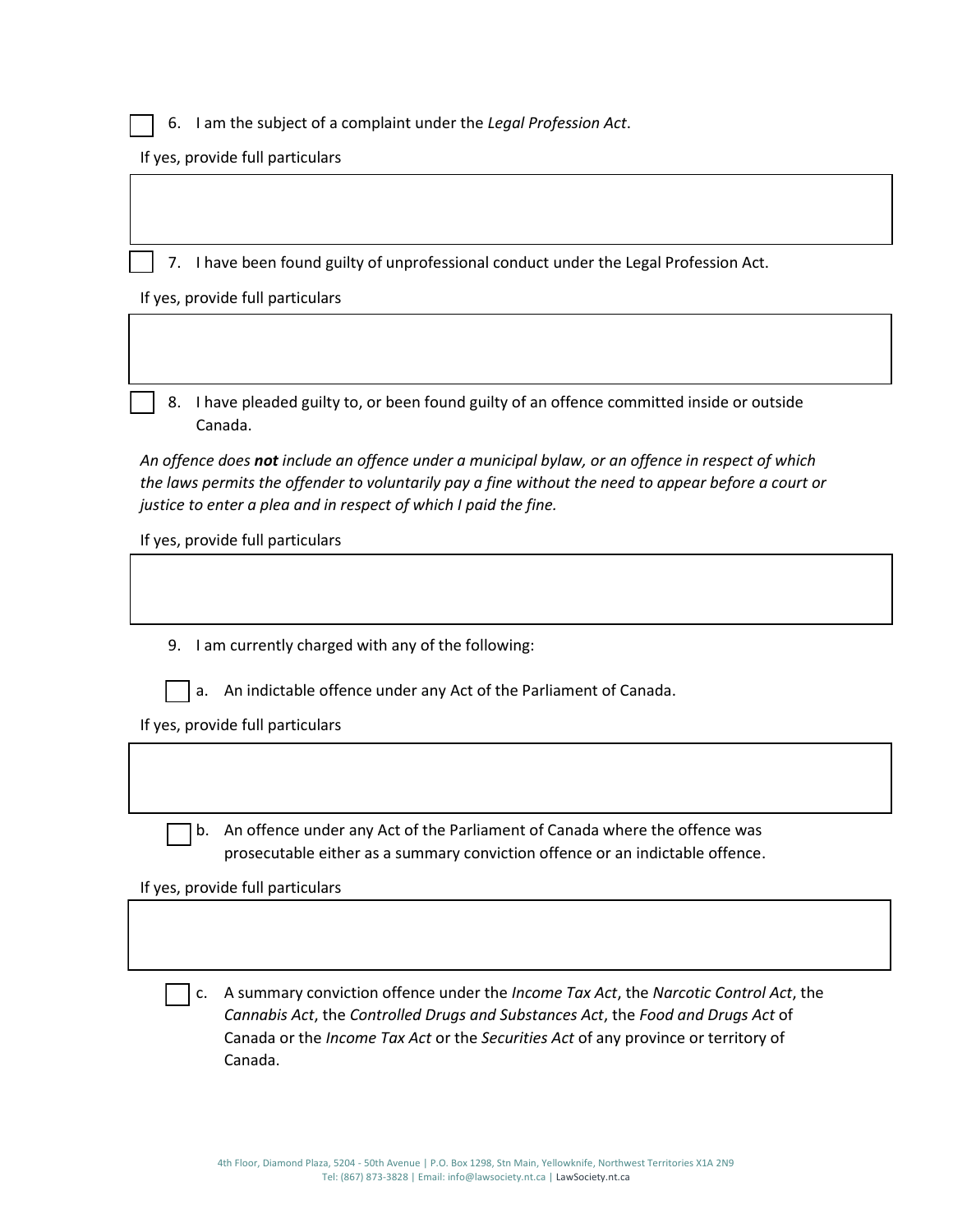If yes, provide full particulars

r

| d. A summary conviction offence under any law in force in Canada punishable by fine, if<br>the maximum fine for the offence was then at least \$25,000. |
|---------------------------------------------------------------------------------------------------------------------------------------------------------|
| If yes, provide full particulars                                                                                                                        |
|                                                                                                                                                         |
| e. An offence committed outside Canada and similar to any of the kinds of offences listed<br>in clauses a. to d.                                        |
| If yes, provide full particulars                                                                                                                        |
|                                                                                                                                                         |
| A disciplinary offence in any jurisdiction in which I am subject to regulation of a<br>f.<br>governing body of the legal profession.                    |
| If yes, provide full particulars                                                                                                                        |
|                                                                                                                                                         |
| 10. I have contravened, in Canada or any other country, a law, rule, policy or guideline about<br>trust money or a trust account. Y/N                   |
| If Y provide full particulars                                                                                                                           |
|                                                                                                                                                         |
| 11. I am an undischarged bankrupt or have been a bankrupt.                                                                                              |
| If yes, provide full particulars                                                                                                                        |
|                                                                                                                                                         |
| 12. I am a judgement debtor.                                                                                                                            |
| If yes, provide full particulars                                                                                                                        |
|                                                                                                                                                         |

٦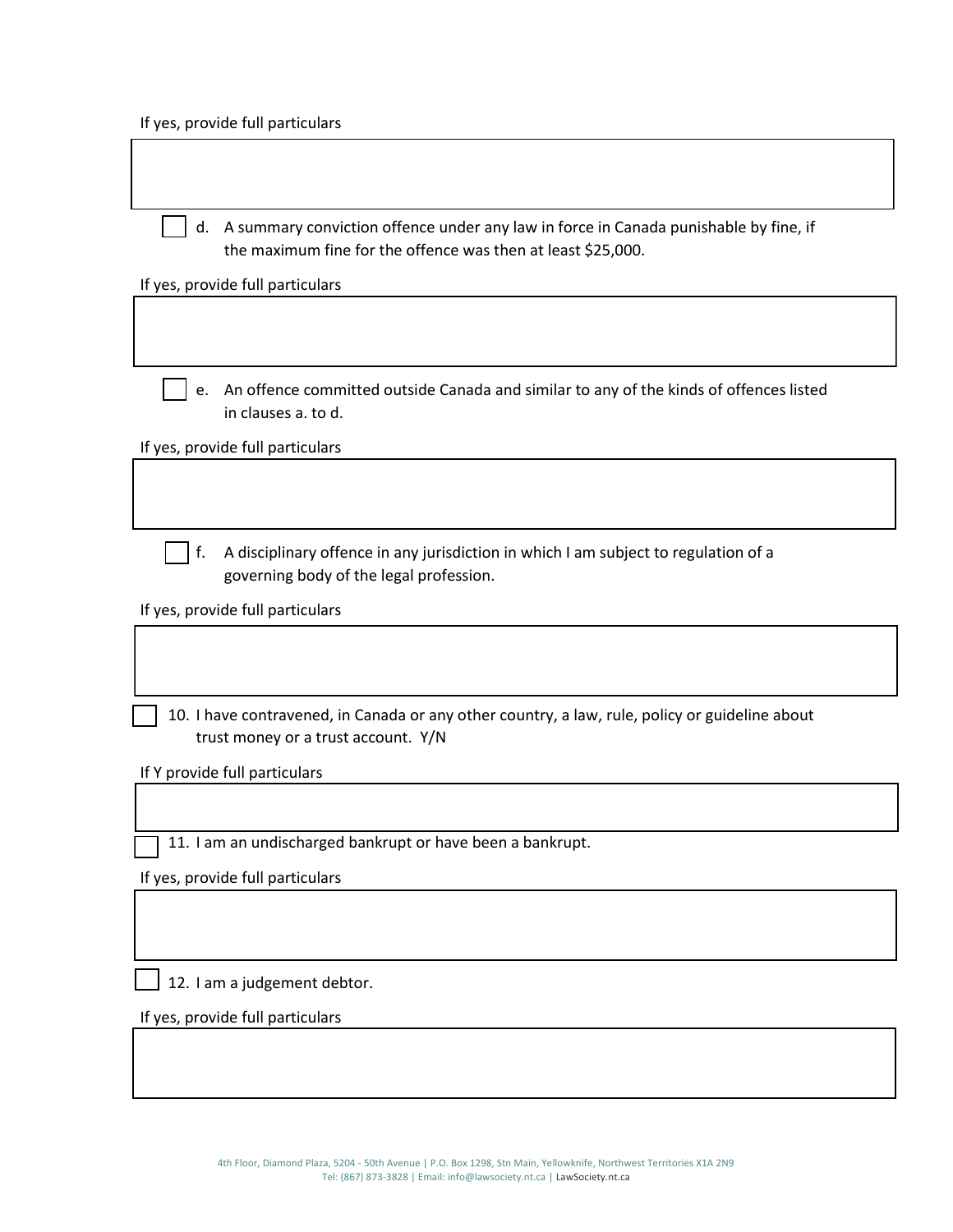13. I have had a civil judgement made against me for fraud.

If yes, provide full particulars

14. I have disobeyed an order of the Court.

If yes, provide full particulars

15. I owe money to the Law Society of the Northwest Territories.

If yes, provide full particulars

### **SECTION D - DECLARATION**

I acknowledge that as Responsible Lawyer or Alternate Responsible Lawyer for (*insert Law Firm)*  \_\_\_\_\_\_\_\_\_\_\_\_\_\_\_\_\_\_\_\_\_\_\_\_\_ (the Law Firm) I am accountable for

- a. The controls in relation to and the operation of the Law Firm trust account(s);
- b. The accuracy of reporting requirements of the Law Firm;
- c. The accuracy of all filing requirements of the Law Firm; and
- d. Any of a. b. or c. above that may have been delegated to others,

I acknowledge that if at any time the Executive Director is of the opinion that I no longer continue to be suitable to fulfill my duties as Responsible Lawyer or Alternate Responsible Lawyer, the Executive Director shall do any of the following:

- a. Attach conditions to the Responsible Lawyer or Alternate Responsible Lawyer approval; and/or
- b. Refer the matter to the Law Society Executive for determination.

I acknowledge that the Responsible Lawyer or Alternate Responsible Lawyer designation is deemed to be revoked upon the death of the Responsible Lawyer or Alternate Responsible Lawyer, or upon the suspension or disbarment of the Responsible Lawyer or Alternate Responsible Lawyer by the Law Society of the Northwest Territories.

If I am unwilling or unable to discharge the duties of a Responsible Lawyer or Alternate Responsible Lawyer, I shall, a minimum of 14 days before the date I wish to cease to be Responsible Lawyer or Alternate Responsible Lawyer;